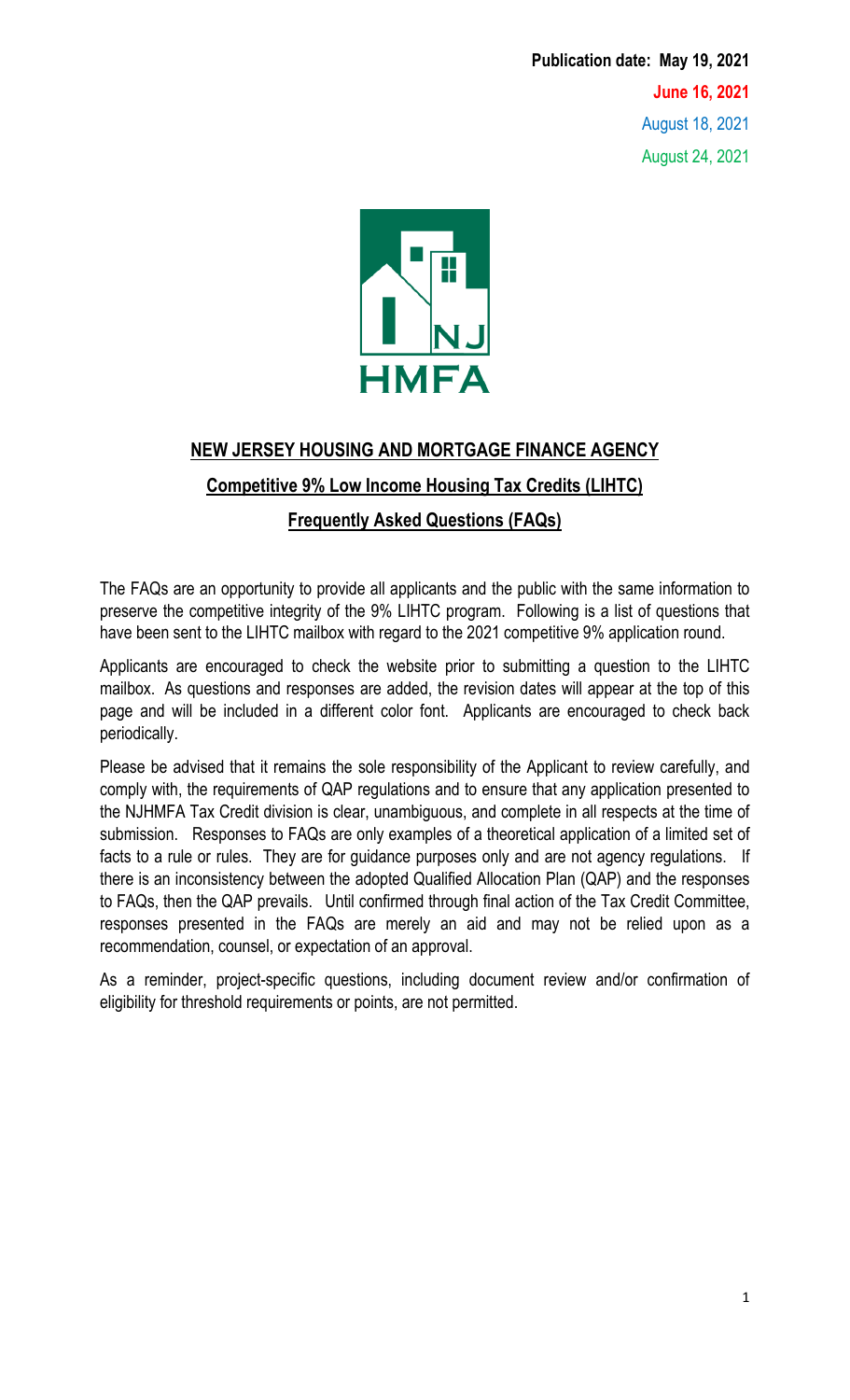#### Reminder to Applicants:

- 1. Applicants are reminded that a LIHTC application will be eliminated if there is an excess of three (3) cures or (6) clarifications. In sections such as those documenting site control or zoning and preliminary site plan approval if the documentation demonstrating the meeting of these threshold items is complicated, Applicants should take care to provide clear and consistent explanations.
- 2. Applicants are reminded of the following:

#### **9% Application Deadlines Family, Senior and Supportive Housing Cycles: Noon on August 31, 2021**

#### **Mixed Income Reserve: June 9, 2020 - August 31, 2021 (Rolling)**

#### **Submission Requirements**

All 9% applications must be submitted electronically through Leap File to the LIHTC mailbox [\(NJHMFAtaxcredits@njhmfa.gov\)](mailto:NJHMFAtaxcredits@njhmfa.gov) by the deadline (noon on August 31).

Leap File instructions can be found on the [LIHTC Resources and FAQs page.](https://www.nj.gov/dca/hmfa/developers/lihtc/faqs/index.shtml)

No paper applications will be accepted. Applications received without the \$4,000 application fee shall be deemed incomplete and ineligible for credits.

For wire payments, please contact Johanna Pena at [jpena@njhmfa.gov.](mailto:jpena@njhmfa.gov) **(Wire Payments are strongly encouraged)**

Please send check payments to: New Jersey Housing and Mortgage Finance Agency ATTN: Johanna Pena Tax Credit Division 637 South Clinton Avenue P.O. Box 18550 Trenton, NJ 08650

Applicants are **well advised** make submissions **well in advance of the Noon, August 31, 2021 deadline** to insure proper submission through Leap File.

#### Pre-Application Meetings

Q: Will the Tax Credit division be scheduling 1 hour pre-application meetings prior to the 9% tax credit deadline, as has been previous practice?

A: The Agency will not be scheduling pre-application meetings but will be responding to written questions sent to the LIHTC mailbox at: [NJHMFAtaxcredits@njhmfa.gov.](mailto:NJHMFAtaxcredits@njhmfa.gov) All questions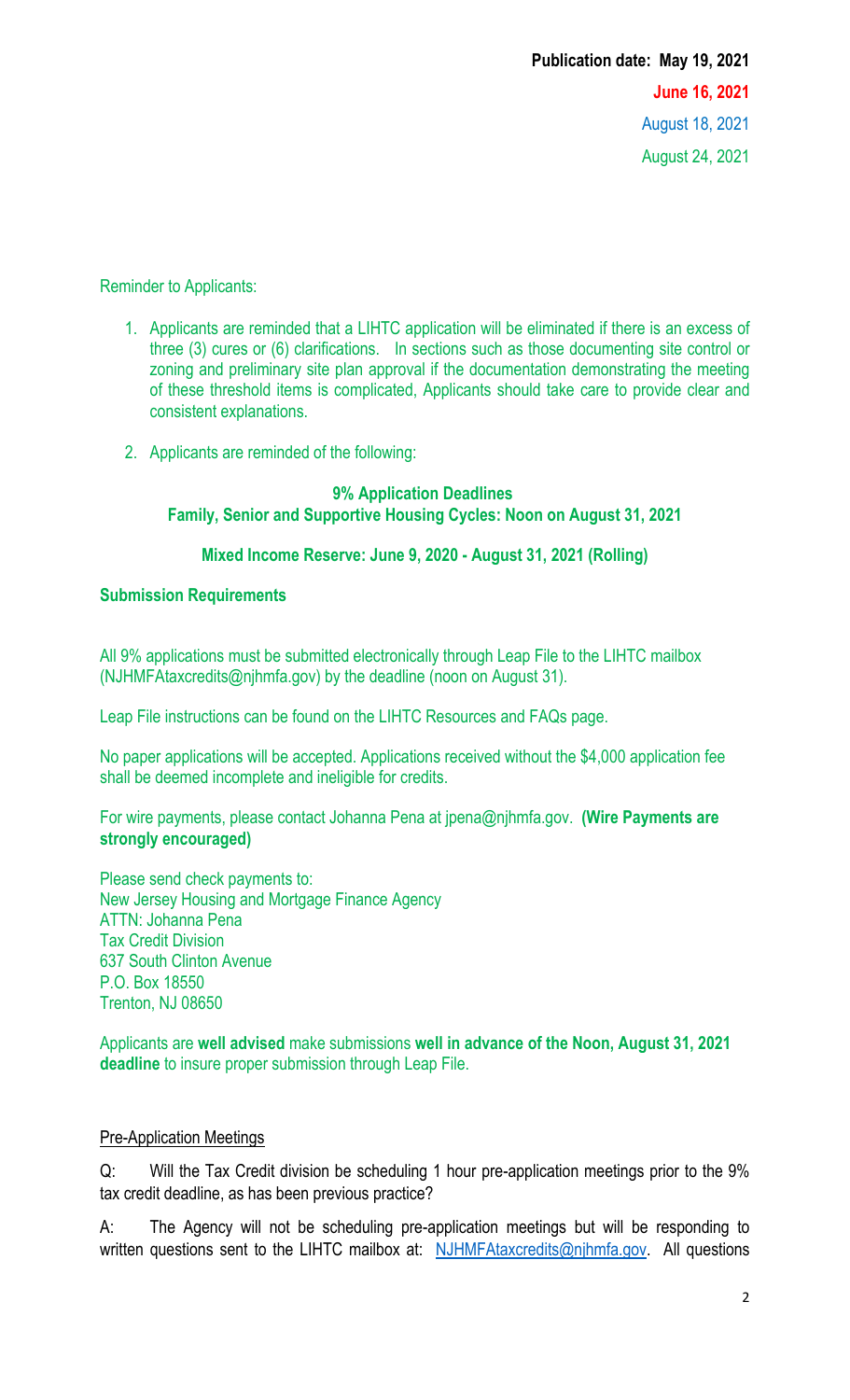and responses will be posted in the FAQs on the HMFA website so all applicants have the benefit of the same information.

## Tax Abatement

Q: If we have a property that is currently owned by a non-profit, which is not paying real estate taxes, will we still be able to qualify for 5 points for the 15-year tax abatement for a PILOT of 6.28%?

A: Pursuant to N.J.A.C. 5:80-33.15(a)4, proof of an applicant's tax-exempt nonprofit status is not sufficient to qualify for points for tax abatement.

Q: Am I correct in reading the tax abatement required by the application need not be one granted pursuant to the Long Term Tax Exemption Law (N.J.S.A. 40A:20-1 et seq.) or N.J.S.A. 55:14K-37(b)? Would a tax abatement/exemption issued pursuant to N.J.S.A. 54:4-3.6 be acceptable for the purposes of the tax credits application?

A: An exemption under N.J.S.A. 54:4-3.6 would not qualify a project for the points in the municipal support point category. N.J.S.A. 54:4-3.6 provides a tax exemption, not abatement, **but** the exemption must be based upon the **use of the property**, not the status of the property owner. While in one sense, an exemption under 54:4-3.6 does deprive the municipality of tax revenue (i.e., if the property were devoted to another use), the exemption is mandated by State law and is thus not really "municipal support" – the municipality has no say in the exemption. If the use being made of the property satisfies any provision of the statute, the exemption must be granted. Also, the QAP does not recognize an entity's non-profit status as qualifying for the points: "Proof of an applicant's tax-exempt nonprofit status is not sufficient to qualify for points for tax abatement."

## Rental Assistance Point Category in the Supportive Housing Cycle

Q: My organization is planning to apply for 9% credits in the Supportive Housing Cycle this year. In order to receive the 2 points for project-based rental assistance, is there a particular term that the section 8 contract must have? For instance, would a renewable HAP contract with a five year term qualify for points in this section?

A: While the point category at N.J.A.C. 5:80-33.17(b)4 does not stipulate a particular term, it should be noted that as part of the feasibility analysis, N.J.A.C. 5:80-33.13(a)13 states "Upon the expiration of project based rental assistance, Supportive Housing projects shall be underwritten at rents no more than 20 percent of area median income adjusted for family size."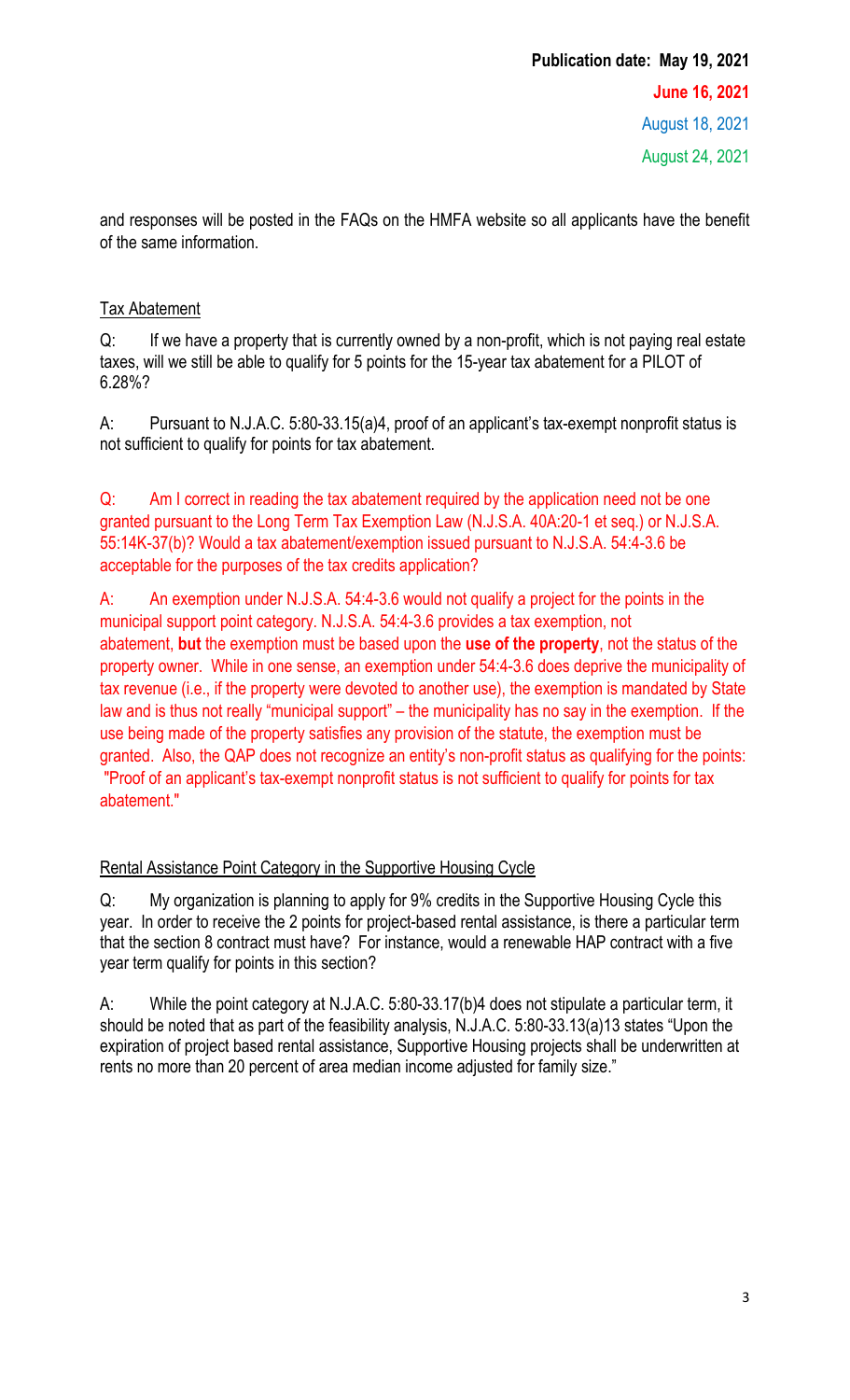## Developer Application Limits

Q: The Family Cycle limits one application per developer/general partner/managing member per municipality. Does this limit apply to Mixed Income Reserve projects (located within a TUM)?

A: The one application per developer/general partner/managing member per municipality limit applies only in the Family, Senior and Supportive Housing Cycles.

## Successful Development Point Category

Q: If a NJ LIHTC project has met the performance criteria of a "successful development" (as per Part III, Section 14 of the application) but a Form 8609 has not yet been issued, can the project be used as evidence of Successful Development Experience?

A: N.J.A.C. 5:80-33.15(a)19iii defines "Successfully developed and operated" as a tax credit project with no outstanding issues of noncompliance that has achieved 93 percent occupancy and has maintained a permanent debt service coverage ratio of at least 1.15 percent for six consecutive months during the project's most recent full fiscal year preceding the application deadline. There is no reference to issuance of Form 8609 as a pre-requisite*.*

## **Inclusionary Projects**

Q: I have read the clarifying guidance regarding "Inclusionary Developments". By my reading, it appears that a Court-approved mixed-income project would not be eligible for an allocation of tax credits, even under the Mixed-income Set-aside, if 100% of the affordable units are Courtaccredited. Is my reading correct?

A: Developer Bulletin 2019-7 and Section 19 of P.L. 2008, c. 46, N.J.S.A. 52:27D-321.1 (A500 ACS), stipulates, in part, that the affordable portion of any mixed-income or mixed-use development that is part of a fair share housing plan approved by the council or a court-approved judgment of repose or compliance shall only be permitted to receive an allocation of Low Income Housing Tax Credits provided the applicant can conclusively demonstrate that the market-rate residential or commercial units are unable to internally subsidize the affordable units.

## Qualified Nonprofit Points in the Supportive Housing Cycle

Q: 5:80-33.17(b)5 of the QAP states: "Applications submitted by a qualified nonprofit organization with 100.00 percent of the general partner interest in the final ownership entity shall be awarded two points. Applications submitted by a qualified nonprofit organization with at least 50.00, but less than 100.00, percent of the general partner interest in the final ownership entity shall be awarded one point." Please consider a situation in which Qualified Nonprofit Entity A owners 51% of the general partner interest and Qualified Nonprofit Entity B owners 49% of the general partner interest. Would such a project be eligible for 2 points because qualified nonprofit entities collectively own 100% of the general partner interest?

A: Provided 100% of the general partner interest is owned by qualified nonprofit organization(s), the project would qualify for 2 points.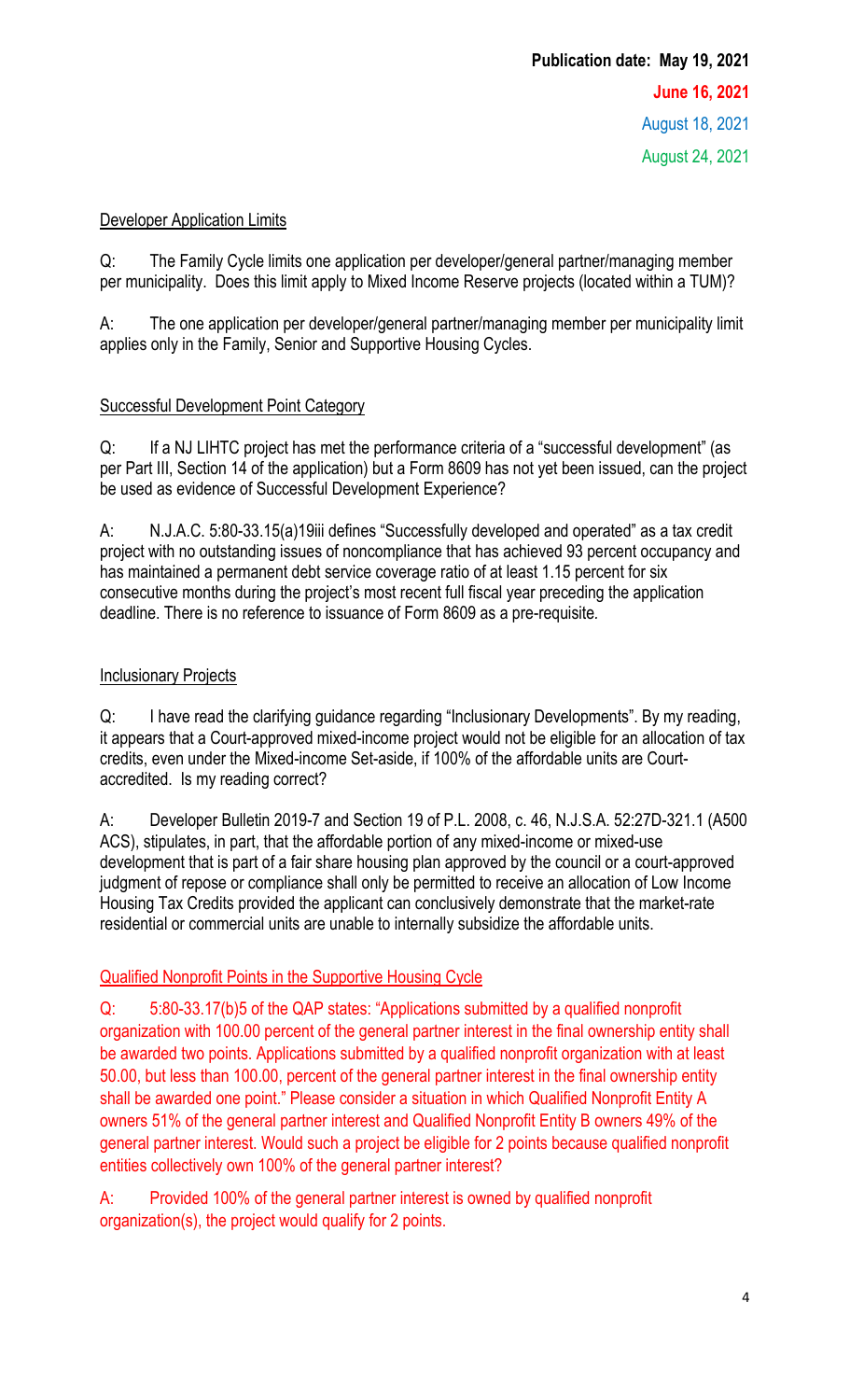## Ready to Grow point category

Q: The UNIAP indicates that in order to qualify for "ready to grow" points in a non-smart growth area, "evidence shall be submitted in the application that the majority (that is, more than 50 percent) of the property is or was covered by "structures"; however the "ready to grow" definition in the QAP includes no such requirement. Clarify or explain how the UNIAP could have changed the requirements to the QAP without having first gone through the procedures governing rule changes.

A: Since 2017, the "50 percent of property is or was covered by structures" language has appeared in the "redevelopment project" definition at N.J.A.C. 5:80-33.2. However, commenter is correct that the defined term "redevelopment project" (although used twice elsewhere in the QAP) inadvertently does not appear to be a factor in determining a "ready to grow area." This being the case, the UNIAP will be revised to remove such requirement from the 2021 "ready to grow" criteria.

## Development Cost Caps

Q: Given recent extreme price spikes in construction materials, particularly lumber, will there be any changes to the current total development cost per unit maximums

A: As of the printing of this FAQ (6/16/21), the total development cost limits remain the same as listed in the QAP.

## **High Opportunity Areas - School Proficiency**

Q: For the high opportunity areas point category in the family cycle – will there be a published list of proficient schools to use in this application round? I see the 2018 and 2019 lists on the FAQ and Resources page but not a list for 2020 and cannot find that data independently online either. Should we be using the 2019 data for this year's round instead?

A: As set forth in the UNIAP, the 2018 and 2019 lists of high proficiency school districts should be used. The QAP states that the NJHMFA shall rely upon the data effective in the calendar year of the application deadline as well as the preceding year. Due to the COVID 19 pandemic, PARCC Assessment tests were not administered in 2020 so therefore, the two latest years remain 2018 and 2019.

## Planning and Zoning Board Approval – Threshold

Q. As a result of the COVID-19 pandemic, our project's municipality has developed a severe backlog in their site plan and zoning approvals processes. The municipality has advised that they support our project, and we expect to obtain a Technical Review Committee Memo in response to our Preliminary/Final Site Plan Submission and Zoning Variance request in advance of the August 31st tax credit deadline.

Given the challenges that COVID-19 has caused for municipal approval processes, would HMFA accept a Technical Review Committee Memo and letter of support from the municipality to meet the Agency's Preliminary Site Plan Approval threshold requirements?

A: NJAC 5:80-33.12 sets forth the threshold eligibility requirements for submission of a 9% competitive LIHTC application. 5:80-33.12(c)(3) states that Applicants shall submit a copy of the preliminary or final site plan resolution as well as all other approvals. Further, the regulation states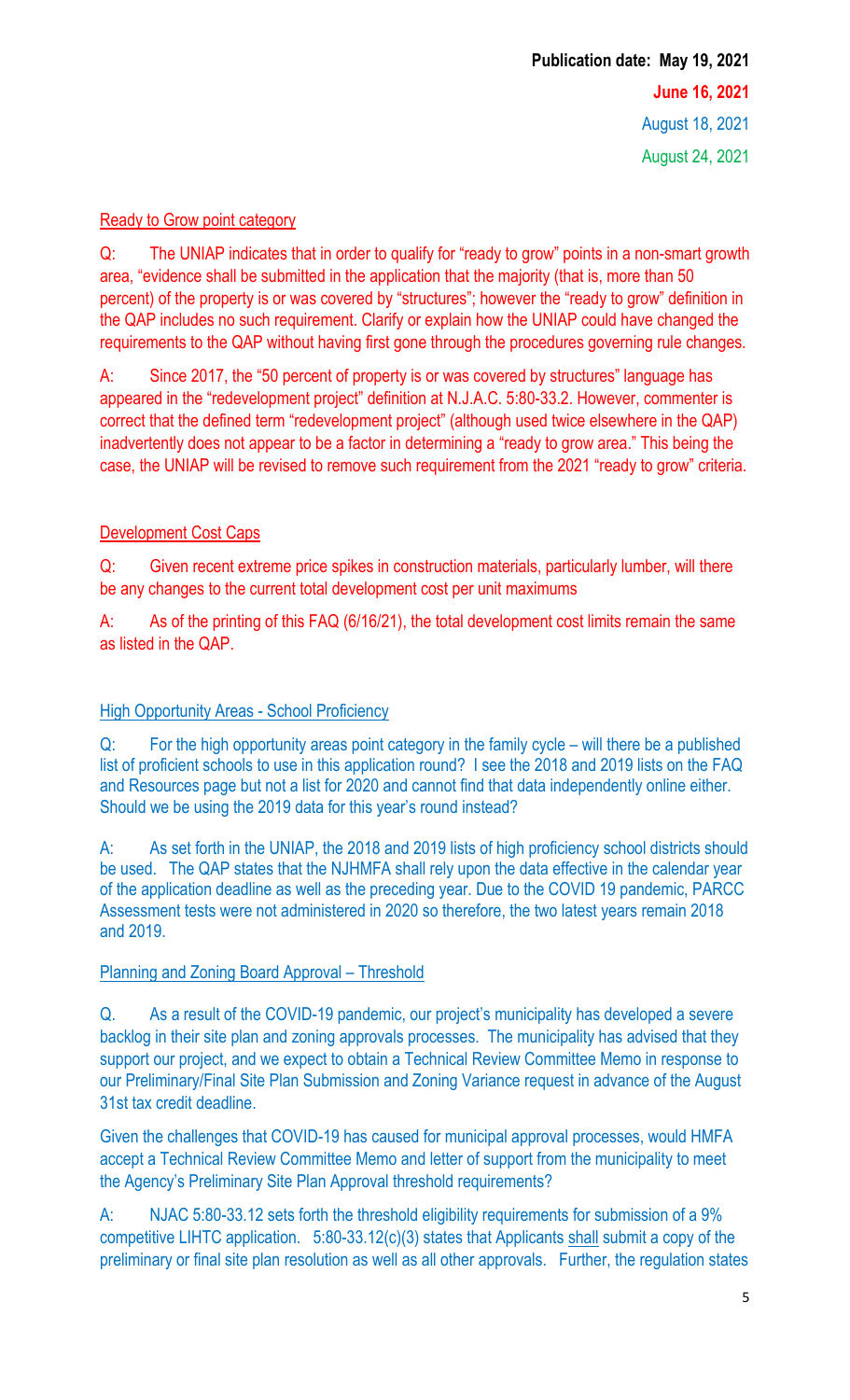## **Publication date: May 19, 2021 June 16, 2021** August 18, 2021 August 24, 2021

that it is the applicant's responsibility to ensure that the project complies with all applicable local land use and zoning ordinances and that nothing at the local or county level will interfere with the project obtaining all necessary permits. Municipal support of the project and receipt of the Technical Committee Memo is insufficient to meet the requirements of 5:80-33.12(c)(3). At the very least the preliminary site plan approval and all required variances are required to meet threshold requirements.

#### Development Cost Limits – Mixed Income Reserve

Q. Do the limits on total development costs apply to Mixed-Income Reserve projects (located in a TUM)? Thank you.

A. Mixed-Income Reserve projects are eligible for up to \$30,000 in credits per tax-credit-eligible unit and the maximum allocation of credits is \$ 2,000,000.00. The limits on the TDC are not applicable.

## **Clarification: Mixed Income Reserve vs. Mixed Income Set-Aside**.

**Mixed Income Reserve** - NJAC 5:80-33.8(a)(3): Approximately 40 percent of the credits in the Family Cycle shall be set aside for eligible family projects located within a Targeted Urban Municipality (TUM) with up to a 55 percent affordability component. Mixed-Income Reserve projects are eligible for up to \$30,000 in credits per tax-credit-eligible unit and the maximum annual allocation of credits is \$2,000,000.

**Mixed-Income set-aside** -NJAC 5:80-33.4(a)(1): The first reservation of credits from the Family Cycle shall be awarded to one project that contains up to 55% affordable units and is located outside of a Targeted Urban Municipality (TUM). Up to \$30,000 in credits per tax-credit-eligible unit are available and the maximum annual allocation of credits is \$1,750,000. The limits on total development costs do not apply to this set-aside.

## Senior Cycle: Points for Municipality with > 25% 55 years of Age and Older – Census.

Q: The High Opportunity Area points for the Senior Cycle includes the use of the American Community Survey 5 year Estimate Census table DP05. The application states: "*NJHMFA shall rely upon the data effective in the calendar year of the application deadline as well as in the preceding year."* 

The Census website states that:

*"The 2020 American Community Survey (ACS) 1-year estimates will be released on September 23, 2021. These data will be available for the nation, all states, the District of Columbia, Puerto Rico, every congressional district, every metropolitan area, and all counties and places with populations of 65,000 or more."*[\(https://www.census.gov/programs-surveys/acs/news/data](https://www.census.gov/programs-surveys/acs/news/data-releases/2020/release.html)[releases/2020/release.html\)](https://www.census.gov/programs-surveys/acs/news/data-releases/2020/release.html)

It appears from the above that the most recent estimates available for the census will be 5-year data from 2014-2019. Is this the data set that we should use for our projects?

**ACS DEMOGRAPHIC AND HOUSING ESTIMATES Survey/Program:** American Community Survey